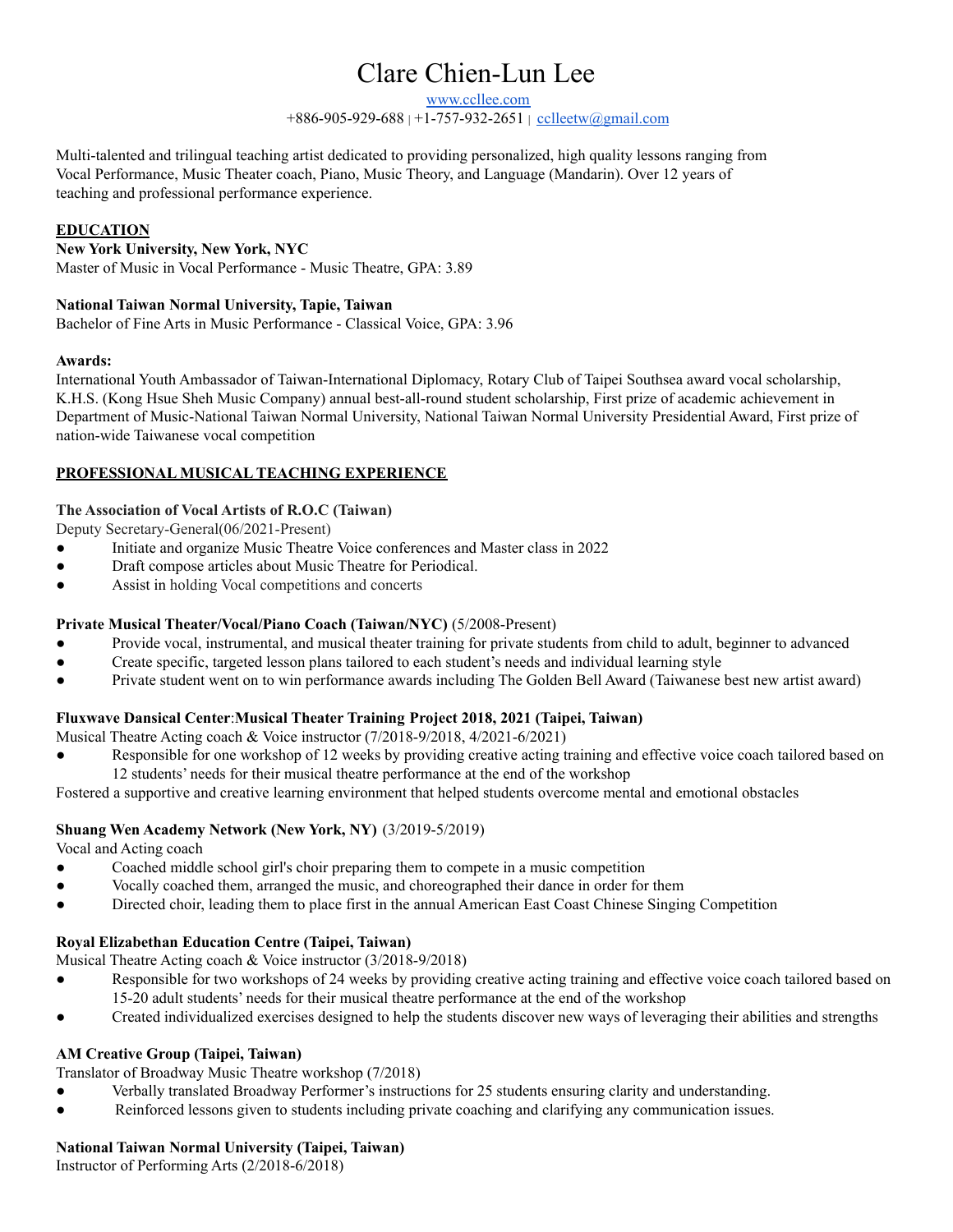- Created course syllabus including lesson plan and grading rubric for musical theater coaching
- Led a group of 60 middle and high school teachers, helping them achieve teaching licensure

## **China Association of Performing Arts Industry (Beijing, China)**

Music Theatre workshop Acting coach & Voice instructor (1/2018-2/2018)

- Musical play creator and Coach for 10 students age 4 to 14 in writing & directing an original musical play
- Co-coached 50 students in musical theatre training ages ranging from grade school to college with a focus on music theatre instruction in acting and vocal instruction.

## **Taiwanese Musical Theatre Artists of New York (New York, NY)**

Co-founder (9/2016-9/2017)

- Organized and performed in a musical performance comprised of Taiwanese artists living in NYC
- Marketed event through social media, created a fan page, tracked views, and outreached various groups

## **Brooklyn Musical Arts (Brooklyn, NY) & Brooklyn Music House (Brooklyn, NY)**

Piano and vocal teacher (5/2014-9/2016)

- Worked for two high level music schools, teaching music theory, instrument, voice, and performance.
- Organized and led concert series showcasing student and teacher talent
- Systemized vocal and instrumental warm up focusing on best practices for sustaining health and optimal

# **PROFESSIONAL LANGUAGE TEACHING EXPERIENCE**

**Private Language Instructor (Mandarin)** (5/2008-Present)

- Provide patient, focused, strategic Mandarin lessons for private students aged 5 to adult
- Create specific, targeted lesson plans tailored to each student's needs and individual learning style
- In May 2019: Coached choir students at Shuang Wen Academy Network in Chinese language for a singing competition; this

group went on to win first place in the American East Coast Chinese Singing Competition.

## **Mandarin Seeds (New York, NY)**

Music & Language Instructor (3/2017-Present)

- Lead Music (vocal  $&$  movement) instructor for class of students aged six months to three years of age
- Lead Mandarin instructor for parents and guardians of with varying levels of language ability how to reinforce infant's

learning

- Responsible for creating an engaging lesson plan incorporating song and dance performance to reinforce language learning
- Create and issue homework assignments to further student learning

# **Chinese Cultural Program for Children (New York, NY)**

Language Instructor (9/2019-01/2021)

- Lead Mandarin instructor for class of students aged nine to eleven years of age
- Create Assessment to evaluate student's learning progress
- Responsible for creating an engaging lesson plan incorporating song and dance performance to reinforce language learning and ending in an original musical theater performance in Chinese
- Create and issue homework assignments to further student learning

# **PERFORMANCE HIGHLIGHTS**

Lead role in Decopop Electronic Toothbrush AD (Taiwan, 12/2021)

Lead role in LISTERINE® Antiseptic Mouthwash TVC (Taiwan, 12/2021)

Lead role in JHT Sports product AD (Taiwan, 12/2021)

Lead role in ViewSonic screen product TVC (Taiwan, 11/2021)

Supporting role Chinese independent film *Anchor Baby / Model* (Shanghai, 07/2021)

Director/Writer/Lead performer in an annual summer concert held by Jingo Music Company (Taiwan, 09/2018)

Lead role Midnight Murder, A Play (World premiere) (NYC, 03/2016)

Ritz Carlton Hotel Ad voiceover (NYC, 04/2016)

Exile 5.42 (World premiere) (NYC, 03/2016)

Featured role in Comfort Women, A New Musical (World premiere) (NYC, 03/2016)

Lead role in Reminiscing Taiwan- a mini musical (Vanderbilt Hall NYC, 09/2016)

Lead role in independent short film Ecstasy Boulevard (NYC, 03/2016)

- Soprano solo in Malan Breton 2015 New York Fall and 2016 NYC Summer Fashion Week (NYC, 2015-2016)
- Original Ensemble cast at Off-Broadway: Comfort Women: A New Musical (NYC, 08/2015)

Behind The Mask, A Play (USA premiere) (NYC, 05/2015)